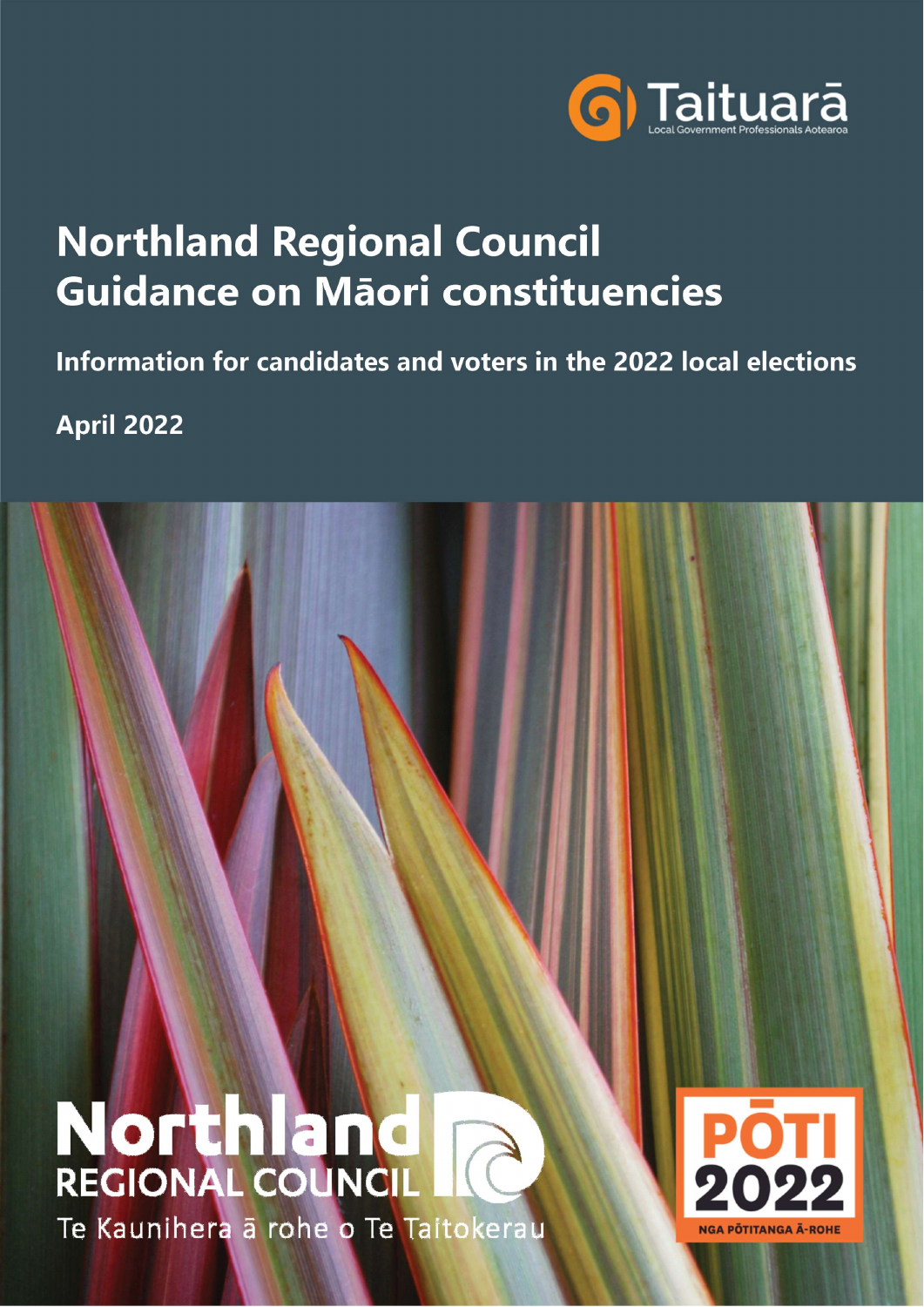## Northland Regional Council's Māori constituencies

What is a Māori constituency, how to stand, and about the Māori electoral roll

#### What is a Māori constituency?

Māori constituencies provide a way for Māori to contribute to decision-making and have representation at council. Northland Regional Council's Māori constituency will represent Māori in our region so that our decision-making is fairer and more inclusive.

Electors enrolled on the Māori electoral roll will vote for candidates standing for the Māori constituency. Similarly, electors enrolled on the general electoral roll will vote for candidates standing for general constituencies.

The successful Māori constituency candidates will become councillors at council. Councillors have a responsibility to represent their regional communities. Māori constituency councillors will have a particular responsibility to represent people of Māori descent and bring forward Māori views and aspirations. However, they also represent the entire region.

"Constituencies" are the parts of a council area that have been determined by population and communities of interest. These can be either general constituencies or Māori constituencies.

#### Council resolution to establish Māori constituencies

Councils are required to provide opportunities for Māori to contribute to the decisionmaking processes under the Local Government Act 2002. Establishing Māori constituencies is one way for our Council to achieve this.

The establishment of Northland Regional Council's Māori constituency was initiated by a resolution Council passed that the Region be divided into one or more Māori constituencies (Local Electoral Act 2001 section 19Z).

#### How the law on Māori wards and constituencies changed in 2021

Until 2021, the legislation allowed a council resolution establishing Māori wards or constituencies to be overturned by a poll. The process was that a petition signed by 5% of the electors of a district, city or region could demand a poll on whether a local authority's decision to establish one or more Māori wards or constituencies should be countermanded.

The Local Electoral (Māori Wards and Māori Constituencies) Amendment Act 2021 repealed the poll provisions by:

• extending the deadline for local authorities to resolve to establish one or more Māori wards or constituencies to 21 May 2021 (rather those resolutions being required to have been made by 23 November 2020). This was a 'one-off' provision. This provided local authorities with a fresh opportunity to make decisions on Māori constituencies for the 2022 local elections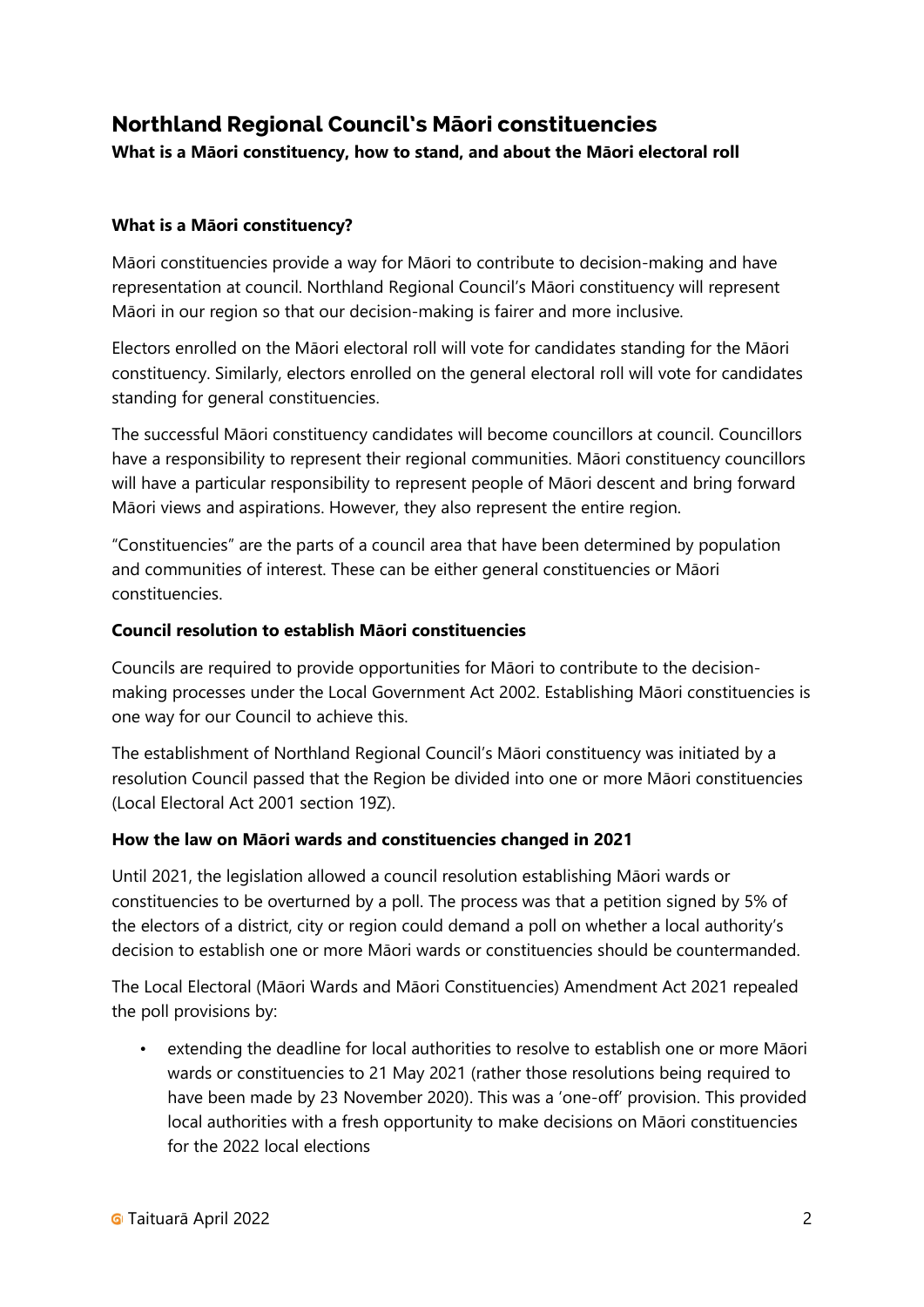- removing the ability for electors to bring a petition requiring a poll on the introduction of Māori wards or constituencies. Therefore, the only way Māori wards or constituencies will not be established in those areas is if the council itself resolves to undo its decision
- removing the ability for local authorities to resolve to hold binding polls on whether to establish Māori wards or constituencies (although non-binding polls may continue to be conducted)
- providing that past polls, or council resolutions to hold binding polls, on whether to establish Māori wards or constituencies cease to have any effect.

Northland Regional Council resolved to establish one or more Māori constituencies in 2021.

#### Representation review

Following our Council resolution to establish one or more Māori constituencies, we consulted with our communities to help decide on what was fair and effective number of elected members to have, how they were elected, and whether they were elected from constituencies or region-wide. We also looked at the boundaries, names of constituencies and regional communities of interest.

Following the feedback, we looked at the options against the requirements of the Local Electoral Act 2001, the general electoral population; the Māori electoral population; the total number of elected members allowed under legislation; and the proportion to be elected from Māori constituencies.

We considered:

- The number of councillors we should have
- How many people are represented by each councillor
- Whether our regional communities would be fairly and effectively represented
- How many constituencies we should have and the names of those constituencies
- How Māori constituencies will be established and structured
- Whether any changes to constituencies or constituency boundaries were needed.

#### Representation Arrangements for Northland Regional Council

After considering all the different options, Northland Regional Council resolved to have the following representation arrangements:

9 councillors in total, being:

7 general constituency councillors elected by constituency

- 1 for the Far North General Constituency
- 1 for the Bay of Islands-Whangaroa General Constituency
- 1 for the Kaipara General Constituency
- 1 for the Mid North General Constituency
- 1 for the Coastal Central General Constituency
- 1 for the Whangārei Central General Constituency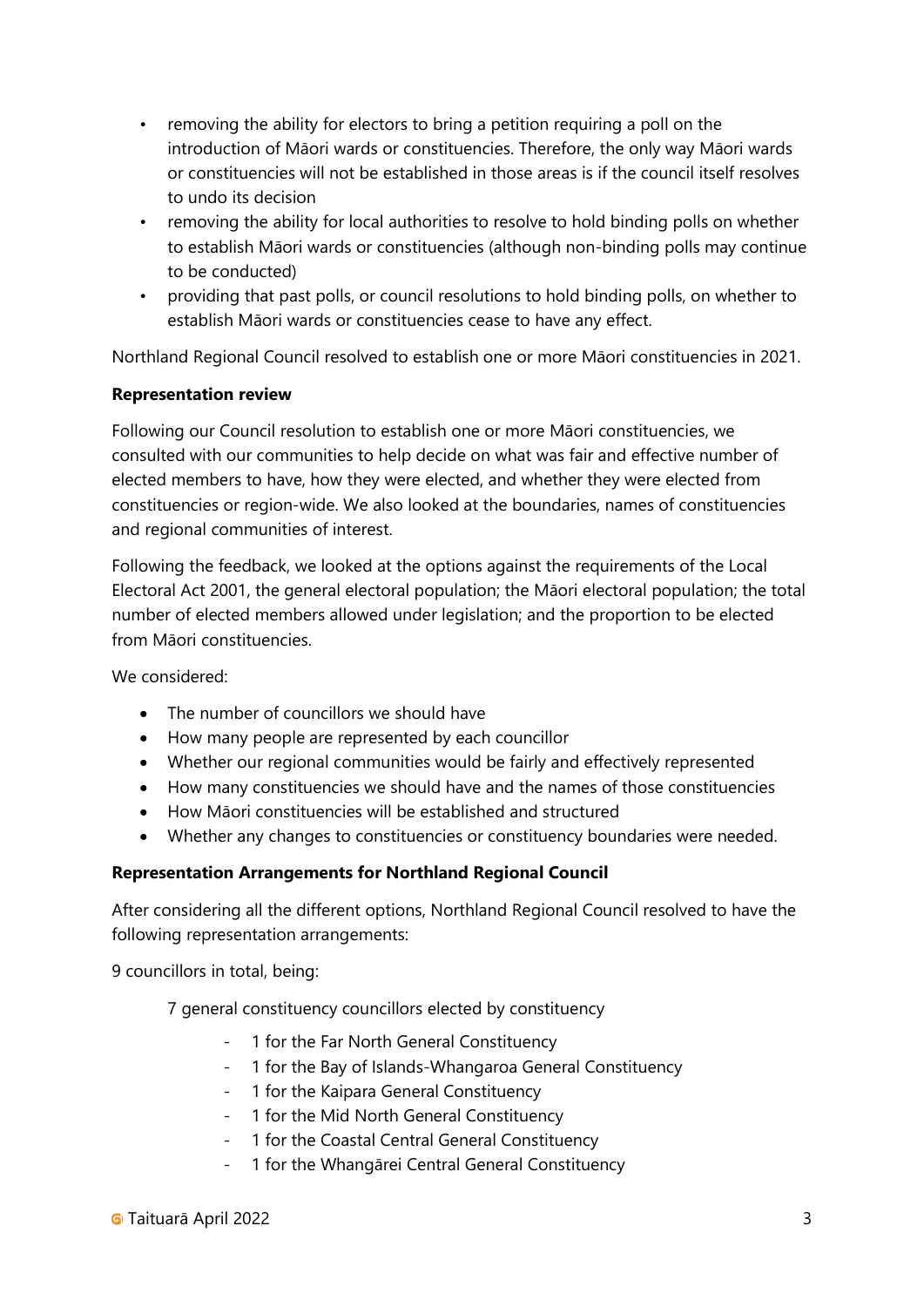- 1 for the Coastal South General Constituency

2 Māori constituency councillors elected region-wide from the Te Raki Māori Constituency.

The new arrangements mean that all electors on the Māori electoral roll will be able to vote at the next election for the two Māori constituency councillors (in addition to the mayor and those being elected as Māori ward councillors in their respective territorial authority).

# About standing for a Māori constituency

#### Eligibility criteria and nominees

To be eligible to stand for a Māori constituency, a candidate must be a New Zealand citizen and their name must be on the Parliamentary Electoral Roll anywhere in New Zealand. They do not need to reside in the area (constituency) that they are standing for, and do not need to be of Māori descent.

They will need to be nominated by two electors whose names appear on the Māori electoral roll within the area of election for which the candidate is standing.

Equally if a candidate is on the Māori electoral roll they can stand in a general constituency, and will need to be nominated by two electors whose names appear on the general electoral roll within the area of election for which they are standing.

Other requirements are that:

- The candidate or their spouse/partner must not have concerns or interests in contracts over \$25,000 with the council.
- If the candidate is subject to a Court Order under section 31 of the Protection of Personal and Property Rights Act 1988, they should take legal advice.
- If the candidate is an employee of the council, they must resign before taking up their position as an elected member. The rules of some councils may require them to take leave for campaigning prior to the election.

There are not any formal qualifications required to become a candidate in the local elections. Elected members come from all walks of life and generally have a desire to serve their community.

#### Some skills that will help candidates run for election and be a successful councillor

Two skills that will assist candidates with their campaign are being able to publicly present their own opinions confidently, and being able to listen to the views of the people that they will be representing.

The following capabilities are useful in the elected member role, either some or all of them:

- knowledge of the Northland region
- quality decision-making
- political acumen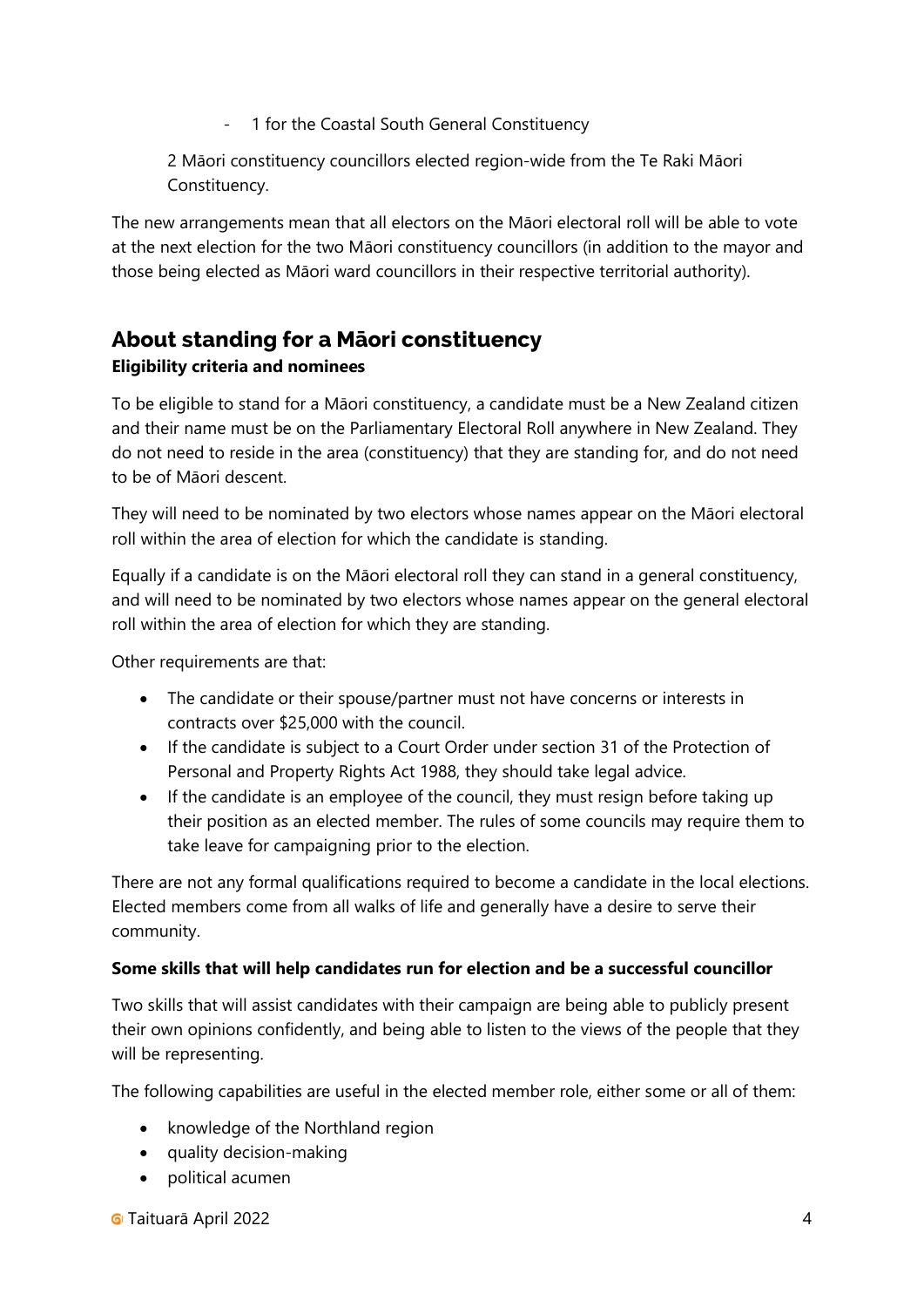- leadership
- cultural awareness
- $\bullet$  strategic thinking
- knowledge and understanding of Northland Regional Council and local government
- communication and engagement
- relationship building and collaboration.

#### **Affiliations**

The nomination paper provides a space for a candidate to put an affiliation. An affiliation is described in section 57(3) Local Electoral Act 2001 as "an endorsement by any organisation or group (whether incorporated or unincorporated)".

Candidates who are not part of a political party or group sometimes identify their affiliation as "Independent" or leave as blank (if left blank, nothing will show alongside the name of the candidate on the voting document).

A candidate requiring a specific party affiliation should have authority to adopt the affiliation from the party, organisation or group concerned (i.e. the electoral officer may require a letter of consent from the party, organisation or group giving its consent for the candidate to use the affiliation). This is a safety measure to avoid any illegal adoption of party, group or organisation affiliations.

If candidates wish to list whānau, hapū or iwi details as an affiliation, an endorsement or confirmation letter from a Marae, Whānau Trust, Iwi Authority, or other Māori organisation would be required. It is acknowledged whakapapa is a birth right and situations may occur where candidates may not feel they need to provide proof, in which case whakapapa can be highlighted in the context of the candidate profile statement and other forums and activities.

Situations may arise where the same affiliation is given by two or more candidates, or a candidate provides multiple affiliations. If a candidate provides multiple affiliations, an electoral officer may require multiple endorsement or confirmation letters.

Note that there are length limits to a candidate's affiliation. The voting document and candidate booklet allow 38 characters before the affiliation truncates.

No affiliation that might cause offence to a reasonable person, or is likely to confuse or mislead electors, will be accepted by the electoral officer.

#### Candidate profile statement

Candidates may provide the electoral officer with a candidate profile statement with their nomination. This is a statement of up to 150 words containing information about themselves and their policies and intentions if elected to office. The profile may include a recent passport size photograph. The candidate profile statement must be true and accurate. The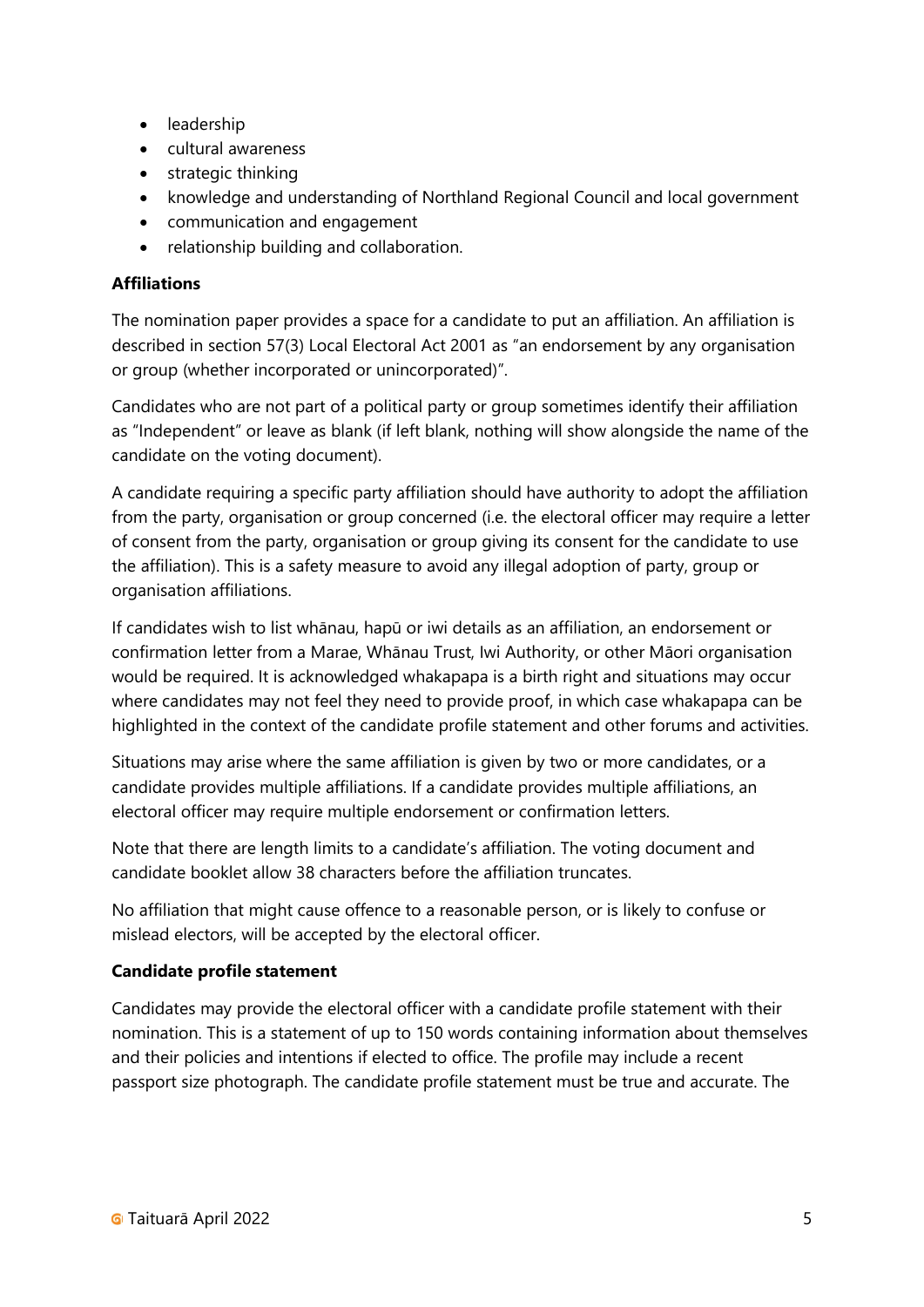electoral officer is not required to verify or investigate any information included in this statement and it will be included with the voting document sent to each elector.

If candidates choose not to supply a profile statement or photograph, then a message will appear in the profile booklet that a statement/photograph was not supplied by the candidate.

If a candidate profile statement is submitted in Māori and English, the information contained in each language must be substantially consistent with the information contained in the other language. Therefore, in the case where a candidate includes a mihi or greeting as part of a candidate profile statement provided in Māori, the mihi or greeting should be explained in the English version in a manner substantially consistent with the Māori version - still within the 150-word limit.

If a candidate is standing for more than one position, they are allowed a candidate profile statement for each position.

In addition, the candidate profile statement –

- must state whether or not the candidate's principal place of residence, being the address in respect of which the candidate is registered as a parliamentary elector, is in the local government area for which the candidate seeks election (for example, either "My principal place of residence is in the Te Raki Māori Constituency area" or "My principal place of residence is not in the Te Raki Māori Constituency area"); and
- if the candidate is seeking election to any other positions in elections to which the Local Electoral Act 2001 applies, must specify each position and state that the candidate is seeking to be elected to the positions.

These statements are not counted as part of the 150-word limit.

#### How much does it cost to lodge a nomination?

It costs \$200 incl. GST to lodge a nomination for each position standing. The funds must be deposited to the electoral officer by close of nominations (midday 12 August 2022).

#### When are nominations open?

Nominations open on Friday 15 July and close on Friday 12 August 2022 at midday and must be lodged with the electoral officer or an electoral official.

Do not leave lodgement until the last day because if there are any problems with the details provided there might be insufficient time to resolve them and you could miss out.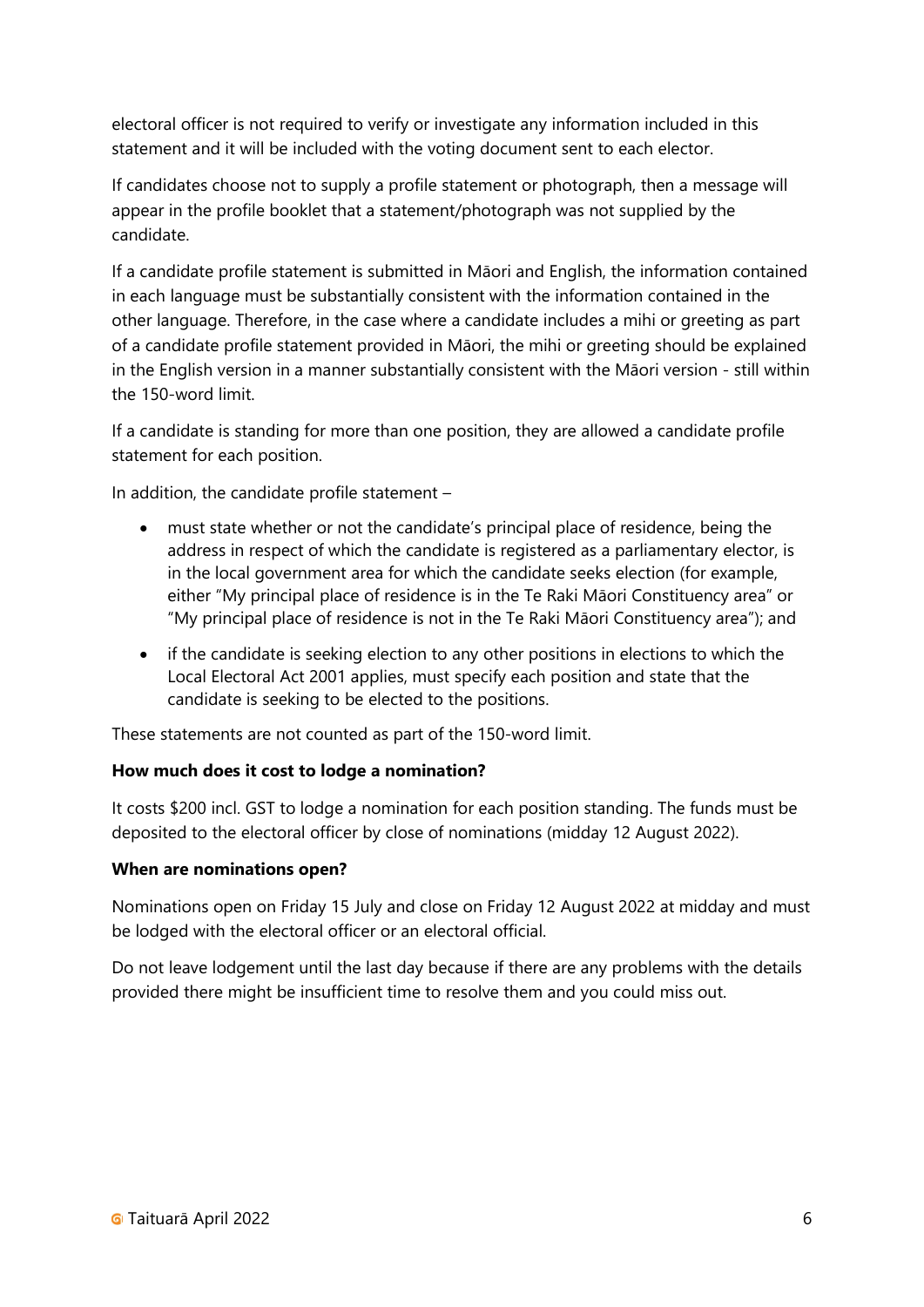## About voting in a Māori constituency

An elector must be on the Māori electoral roll to vote for a candidate standing in a Māori constituency.

#### Voting documents will look different

Voting documents will be different than previous local elections for those on the Māori electoral roll. They will be able to vote for the mayor and candidates standing in their Māori ward in their territorial authority and candidates standing in the Māori constituency. They will not be able to vote for candidates standing in general constituencies.

#### Who can be on the Māori electoral roll?

Only New Zealand Māori and the descendants of New Zealand Māori can choose to be on the Māori electoral roll. For those who are enrolling for the first time, they can choose if they want to be on the Māori electoral roll or the general electoral roll.

#### How to enrol for the first time

An application for registration as a parliamentary elector can be made online www.vote.nz.

The identity verification needed is a New Zealand driver licence, New Zealand passport or RealMe verified identity.

If people are not able to enrol online, they can enrol or update their details in other ways, more information can be found here https://vote.nz/enrolling/enrol-or-update/other-waysto-enrol/ on the Electoral Commission website or they can call 0800 36 76 56 to arrange for forms to be sent to them directly.

#### How to change rolls

New electors of Māori descent can choose to be on the general or the Māori electoral roll when they enrol. Electors who are already enrolled are not able to change whether they are on the general or the Māori electoral roll before the local elections in October 2022.

The Māori Electoral Option governs the process for changing electoral rolls and this can only be done every five years after each five-yearly population census. The next Māori Electoral Option is planned for 2024.

However, the Government has recently consulted with the public about changing the timing and frequency of Māori Electoral Option and may make legislative changes in 2023. Regardless, any changes will be too late to affect the process before October 2022.

#### Voting by mail

Electors who are enrolled on the Māori electoral roll or the general electoral roll by Friday 12 August 2022 will receive their voting document in the mail. People can still enrol after this date but they will need to cast a special vote.

The local authority elections are postal elections. Voting documents will be delivered between Friday 16 to Wednesday 21 September 2022 and include a free return envelope. It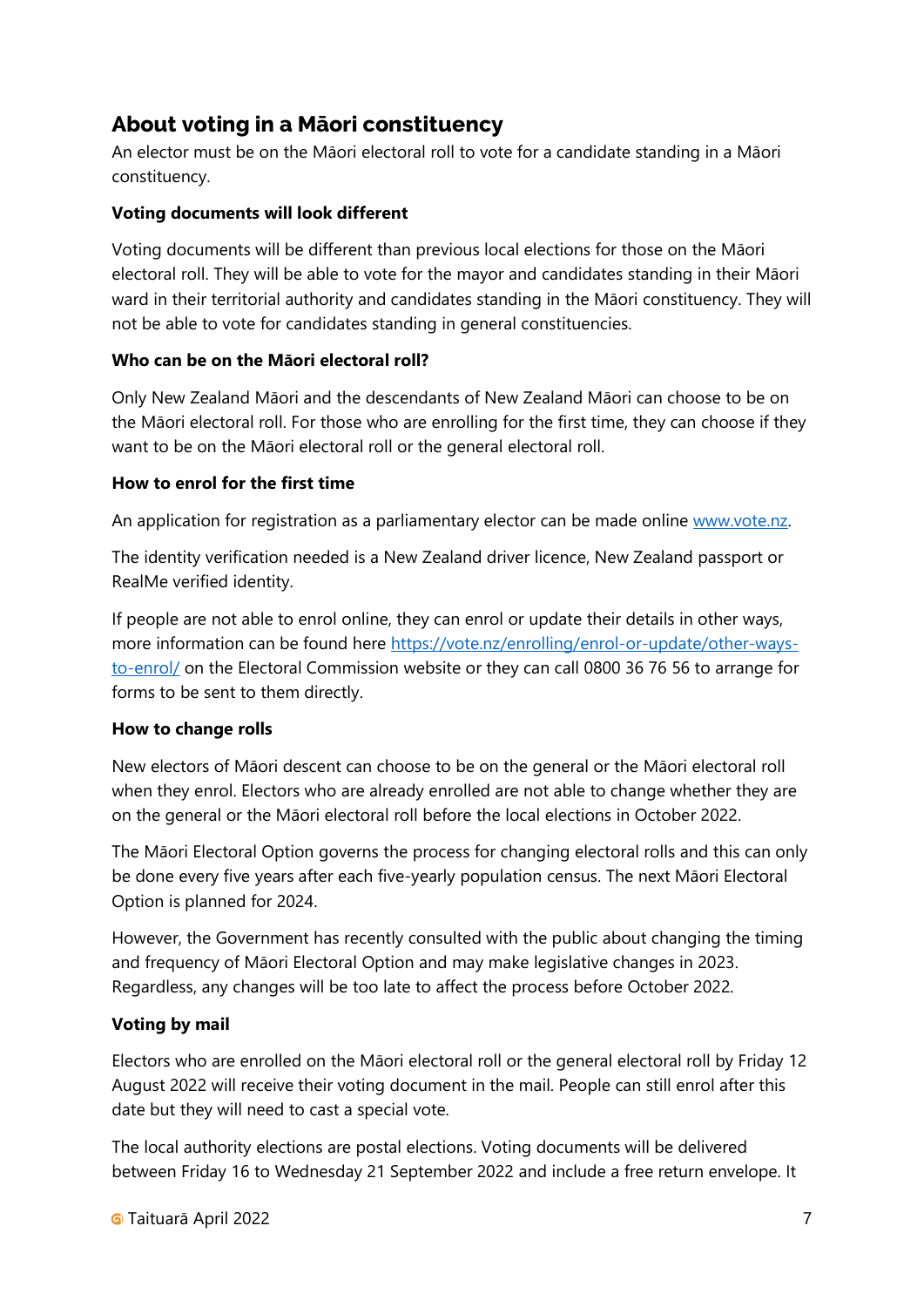is recommended votes be posted back to a NZ Post post box by Tuesday 4 October 2022 to ensure we get them before the close of voting. After 4 October 2022, votes are able to be returned to any of our Council's secure ballot boxes which we will have set up in Council facilities. More information about this will be on our website closer to the election. The close of voting is Saturday midday 8 October 2022.

### More Information

If you have more questions, there is more information on our website http://taituara.org.nz, or contact our Electoral Officer or Council's electoral liaison person:

#### Electoral Officer

#### Council's electoral liaison person

| Council's electoral officer is:                | C  |
|------------------------------------------------|----|
| Dale Ofsoske, Independent Election Services    | L  |
| Ltd                                            | N  |
| Electoral Office: Level 2, 198 Federal Street, | 31 |
| Auckland                                       | P  |
| Phone: or 0800 922 822                         | F۱ |
| Email: dale.ofsoske@electionservices.co.nz     |    |

hristine Taylor, Governance Support Team eader Iorthland Regional Council 6 Water Street, Whangārei hone: 09 470 1224 mail: christinet@nrc.govt.nz